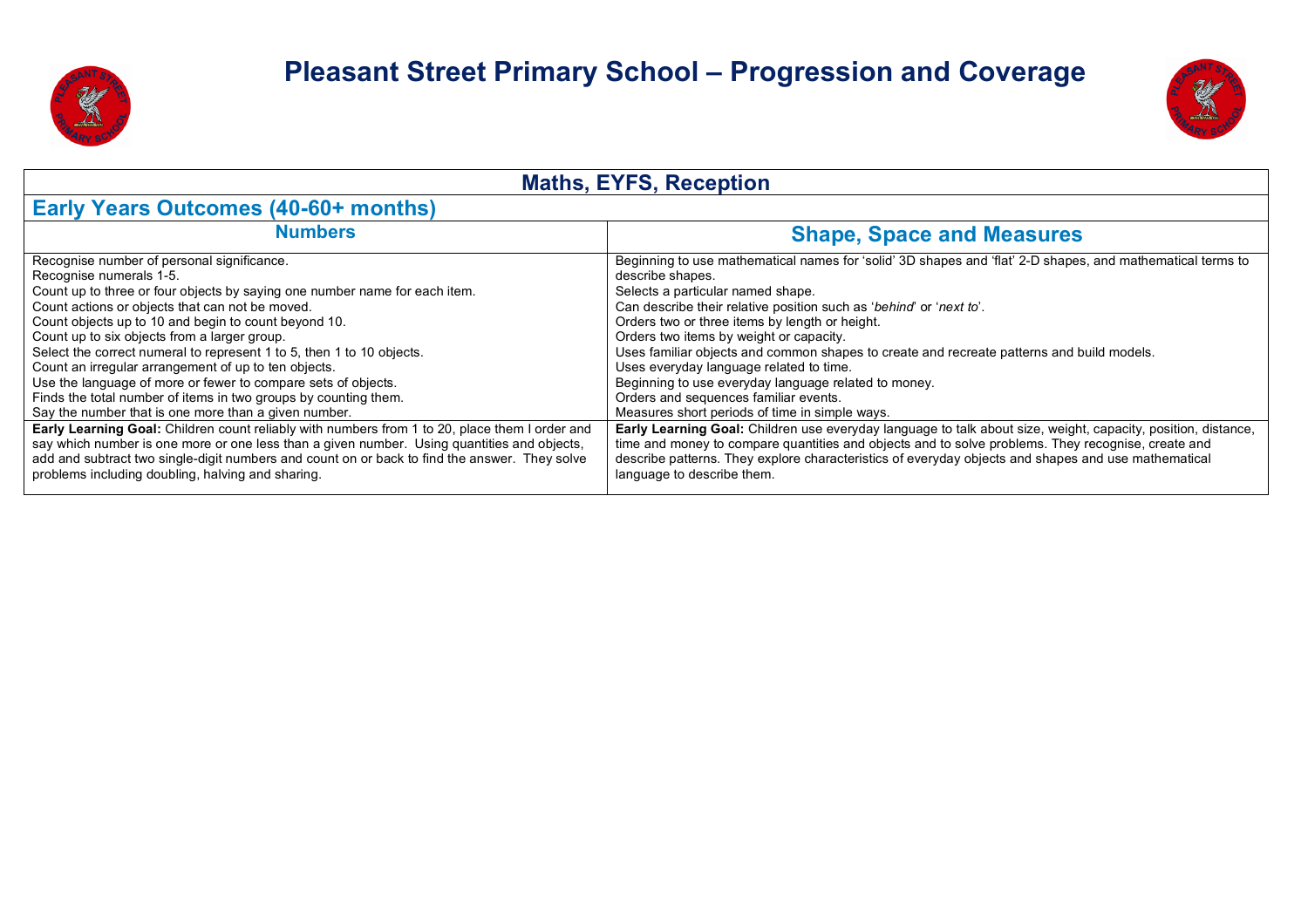



#### **Maths, Key Stage 1, Year 1**

### **Prior Knowledge – Early Learning Goals**

| Early Learning Goals - Number: Children count reliably with numbers from 1 to 20, place them I order and say which number is one more or<br>one less than a given number. Using quantities and objects, add and subtract two single-digit numbers and count on or back to find the answer.<br>They solve problems including doubling, halving and sharing.                                                                                                                                                                           |                                                                                                                                                                                                                                                                                                                                                                                                                                                                                            |                                                                                                                                                                                                             |                                                                                                                                                                                                               | Early Learning Goal - SSM: Children use everyday language to talk about size, weight, capacity, position, distance, time and<br>money to compare quantities and objects and to solve problems. They recognise, create and describe patterns. They explore<br>characteristics of everyday objects and shapes and use mathematical language to describe them.                                                                                                                                                                                                                                                                                                                                                                                                                                                                                                                                                                                                                                                   |                                                                                                                                                                                                                                                      |                                                                                                                 |  |
|--------------------------------------------------------------------------------------------------------------------------------------------------------------------------------------------------------------------------------------------------------------------------------------------------------------------------------------------------------------------------------------------------------------------------------------------------------------------------------------------------------------------------------------|--------------------------------------------------------------------------------------------------------------------------------------------------------------------------------------------------------------------------------------------------------------------------------------------------------------------------------------------------------------------------------------------------------------------------------------------------------------------------------------------|-------------------------------------------------------------------------------------------------------------------------------------------------------------------------------------------------------------|---------------------------------------------------------------------------------------------------------------------------------------------------------------------------------------------------------------|---------------------------------------------------------------------------------------------------------------------------------------------------------------------------------------------------------------------------------------------------------------------------------------------------------------------------------------------------------------------------------------------------------------------------------------------------------------------------------------------------------------------------------------------------------------------------------------------------------------------------------------------------------------------------------------------------------------------------------------------------------------------------------------------------------------------------------------------------------------------------------------------------------------------------------------------------------------------------------------------------------------|------------------------------------------------------------------------------------------------------------------------------------------------------------------------------------------------------------------------------------------------------|-----------------------------------------------------------------------------------------------------------------|--|
| <b>Number and Place</b>                                                                                                                                                                                                                                                                                                                                                                                                                                                                                                              | <b>Addition and</b>                                                                                                                                                                                                                                                                                                                                                                                                                                                                        | <b>Multiplication</b>                                                                                                                                                                                       | <b>Fractions</b>                                                                                                                                                                                              | <b>Measurement</b>                                                                                                                                                                                                                                                                                                                                                                                                                                                                                                                                                                                                                                                                                                                                                                                                                                                                                                                                                                                            | <b>Properties of</b>                                                                                                                                                                                                                                 | <b>Position and</b>                                                                                             |  |
| <b>Value</b>                                                                                                                                                                                                                                                                                                                                                                                                                                                                                                                         | <b>Subtraction</b>                                                                                                                                                                                                                                                                                                                                                                                                                                                                         | and Division                                                                                                                                                                                                |                                                                                                                                                                                                               |                                                                                                                                                                                                                                                                                                                                                                                                                                                                                                                                                                                                                                                                                                                                                                                                                                                                                                                                                                                                               | <b>Shape</b>                                                                                                                                                                                                                                         | <b>Direction</b>                                                                                                |  |
| Count to and across 100, forwards<br>and backwards. beginning with 0<br>or 1, or from any given number<br>Count. read and write numbers to<br>100 in numerals; count in multiples<br>of twos, fives and tens<br>Given a number, identify one more<br>and one less<br>Identify and represent numbers using<br>objects and pictorial representations<br>including the number line, and use<br>the language of: equal to, more than,<br>less than (fewer), most, least<br>Read and write numbers from 1 to 20<br>in numerals and words. | Read, write and interpret<br>mathematical statements<br>involving addition (+), subtraction<br>$(-)$ and equals $(=)$ signs<br>Represent and use number<br>bonds and related subtraction<br>facts within 20<br>Add and subtract one-digit and<br>two-digit numbers to 20,<br>including zero<br>Solve one-step problems that<br>involve addition and subtraction.<br>using concrete objects and<br>pictorial representations, and<br>missing number problems such<br>as $7 = \square - 9$ . | Solve one-step problems<br>involving multiplication<br>and division, by<br>calculating the answer<br>using concrete objects,<br>pictorial representations<br>and arrays with the<br>support of the teacher. | Recognise, find and name a<br>half as one of two equal<br>parts of an object, shape or<br>quantity<br>Recognise, find and name a<br>quarter as one of four equal<br>parts of an object, shape or<br>quantity. | Compare, describe and solve practical problems for:<br>"lengths and heights [for example, long/short, longer/shorter,<br>tall/short, double/halfl<br>" mass/weight [for example, heavy/light, heavier than, lighter than]<br>" capacity and volume [for example, full/empty, more than, less<br>than, half, half full, quarterl<br>time [for example, quicker, slower, earlier, later]<br>Measure and begin to record the following: lengths and heights,<br>mass/weight, capacity and volume, time (hours, minutes, seconds)<br>Recognise and know the value of different denominations of coins and<br>notes<br>Sequence events in chronological order using language [for example,<br>before and after, next, first, today, yesterday, tomorrow, morning,<br>afternoon and evening]<br>Recognise and use language relating to dates, including days of the<br>week, weeks, months and years<br>Tell the time to the hour and half past the hour and draw the hands<br>on a clock face to show these times. | Recognise and name<br>common 2-D and 3-D<br>shapes, including:<br>■ 2-D shapes ffor<br>example, rectangles<br>(including squares),<br>circles and triangles]<br>■ 3-D shapes [for<br>example, cuboids<br>(including cubes)<br>pyramids and spheres]. | Describe position,<br>direction and movement.<br>including whole, half,<br>quarter and three-<br>quarter turns. |  |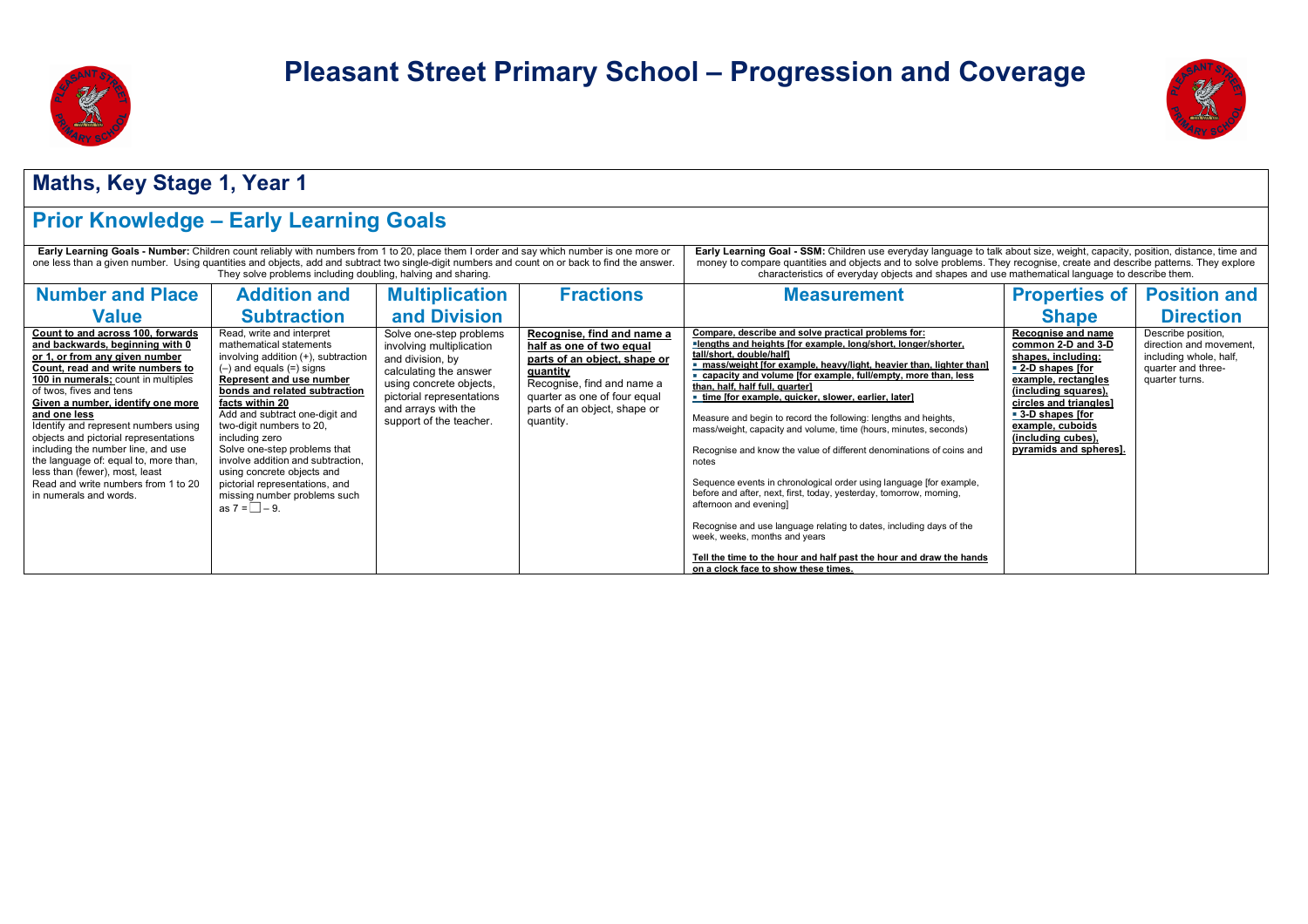



#### **Maths, Key Stage 1, Year 2 Prior Knowledge (Y1)** Count to and across 100, forwards and backwards, beginning with 0 or 1, or from any given number **(Y1)** Count, read and write numbers to 100 in numerals count in multiples of twos, fives and tens **(Y1)** Given a number, identify one more and one less **(Y1)** Identify and represent numbers using objects and pictorial representations including the number line, and use the language of: equal to, more than, less than (fewer) most, least **(Y1)** Read and write numbers from 1 to 20 in numerals and words. **(Y1)** Read, write and interpret mathematical statements involving addition (+), subtraction (and equals  $(=)$  signs **(Y1)** Represent and use number bonds and related subtraction facts within 20 **(Y1)** Add and subtract one-digit and two-digit numbers to 20, including zero **(Y1)** Solve one-step problems that involve addition and subtraction, using concrete objects and pictorial representations, and missing number problems such as  $7 = 2 - 9$ . **(Y1)** Solve one-step problems involving multiplication and division, by calculating the answer using concrete objects, pictorial representations and arrays with the support of the teacher. **(Y1)** Recognise, find and name a half as one of two equal parts of an object, shape or quantity **(Y1)** Recognise, find and name a quarter as one of four equal parts of an object, shape or quantity. **(Y1)** Compare, describe and solve practical problems for: §lengths and heights [for example, long/short, longer/shorter, tall/short, double/half] **E** mass/weight [for example, heavy/light, heavier than, lighter than] § capacity and volume [for example, full/empty, more than, less than, half, half full, quarter] § time [for example, quicker, slower, earlier, later] **(Y1)** Measure and begin to record the following: lengths and heights, mass/weight, capacity and volume, time (hours, minutes, seconds) **(Y1)** Recognise and know the value of different denominations of coins and notes **(Y1)** Sequence events in chronological order using language [for example, before and after, next, first, today, yesterday, tomorrow, morning, afternoon and evening] **(Y1)** Recognise and use language relating to dates, including days of the week, weeks, months and years **(Y1)** Tell the time to the hour and half past the hour and draw the hands on a clock face to show these times. **(Y1)** Recognise and name common 2-D and 3-D shapes, including: § 2-D shapes [for example, rectangles (including squares), circles and triangles] § 3-D shapes [for example, cuboids (including cubes), pyramids and spheres]. **(Y1)** Describe position, direction and movement, including whole, half, quarter and three- quarter turns. **Number and Place Value Addition and Subtraction Multiplication and Division Fractions Measurement Properties of Shape Position and Direction Statistics Count in steps of 2, 3, and 5 from 0, and in tens from any number, forward and backward**  Recognise the place value of each digit in a two-digit number (tens, ones) Identify, represent and estimate numbers using different representations, including the number line **Compare and order numbers from 0 up to 100; use <, > and = signs**  Read and write numbers to at least 100 in numerals and in words **Use place value and number facts to solve problems. Solve problems with addition and subtraction:**  ■ **using concrete objects and pictorial representations, including those involving numbers, quantities and measures**  § **applying their increasing knowledge of mental and written methods Recall and use addition and subtraction facts to 20 fluently, and derive and use related facts up to 100**  Add and subtract numbers using concrete objects, pictorial representations, and mentally, including: § a two-digit number and ones **a** two-digit number and tens § two two-digit numbers § adding three one-digit numbers Show that addition of two numbers can be done in any order (commutative) and subtraction of one number from another cannot Recognise and use the inverse relationship between addition and subtraction and use this to check calculations and solve missing number problems. **Recall and use multiplication and division facts for the 2, 5 and 10 multiplication tables, including recognising odd and even numbers**  Calculate mathematical statements for multiplication and division within the multiplication tables and write them using the multiplication (x). division  $(+)$  and equals  $(=)$ signs Show that multiplication of two numbers can be done in any order (commutative) and division of one number by another cannot **Solve problems involving multiplication and division, using materials, arrays, repeated addition, mental methods, and multiplication and division facts, including problems in contexts. Recognise, find, name and write fractions: 1/3, ¼, 2/4 and ¾ of a length, shape, set of objects or quantity.** Write simple fractions for example,  $\frac{1}{2}$  of 6 = 3 and recognise the equivalence of 2/4 and ½ . Choose and use appropriate standard units to estimate and measure length/height in any direction (m/cm); mass (kg/g); temperature (°C); capacity (litres/ml) to the nearest appropriate unit, using rulers, scales, thermometers and measuring vessels Compare and order lengths, mass, volume/capacity and record the results using  $> <$  and  $=$ Recognise and use symbols for pounds (£) and pence (p); combine amounts to make a particular value Find different combinations of coins that equal the same amounts of money **Solve simple problems in a practical context involving addition and subtraction of money of the same unit, including giving change**  Compare and sequence intervals of time Tell and write the time to five minutes, including quarter past/to the hour and draw the hands on a clock face to show these times Know the number of minutes in an hour and the number of hours in a day. Identify and describe the properties of 2-D shapes, including the number of sides and line symmetry in a vertical line Identify and describe the properties of 3-D shapes, including the number of edges, vertices and faces Identify 2-D shapes on the surface of 3-D shapes, [for example, a circle on a cylinder and a triangle on a pyramid] **Compare and sort common 2-D and 3-D shapes and everyday objects.**  Order and arrange combinations of mathematical objects in patterns and sequences **Use mathematical vocabulary to describe position, direction and movement, including movement in a straight line and distinguishing between rotation as a turn and in terms of right angles for quarter, half and threequarter turns (clockwise and anticlockwise).**  Interpret and construct simple pictograms, tally charts, block diagrams and simple tables Ask and answer simple questions by counting the number of objects in each category and sorting the categories by quantity **Ask and answer questions about totalling and comparing categorical data.**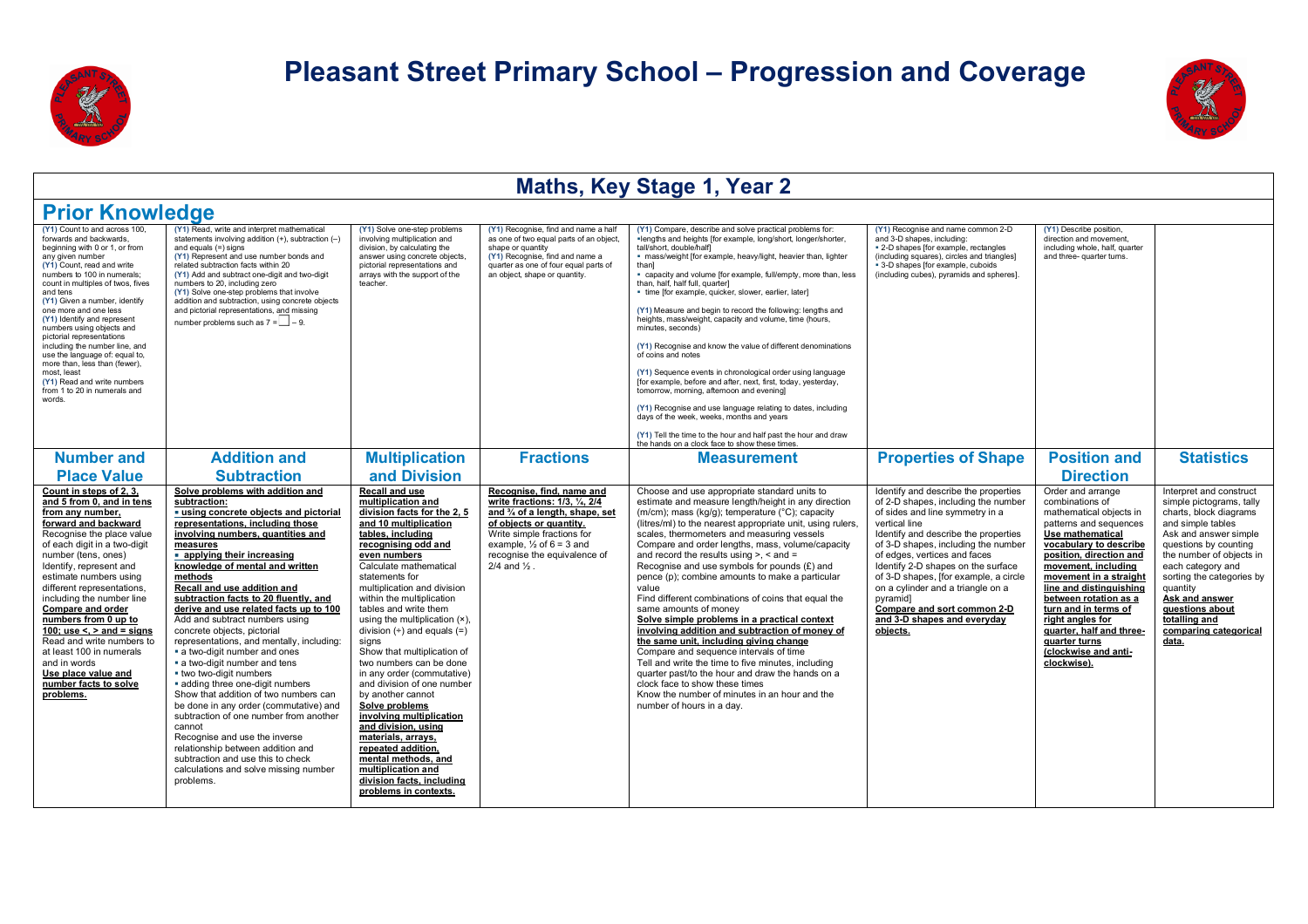



| <b>Prior Knowledge</b>                                                                                                                                                                                                                                                                                                                                                                                                                                                                                                                                       |                                                                                                                                                                                                                                                                                                                                                                                                                                                                                                                                                                                                                                                                                                                                                                                                                                                                                                                                                              |                                                                                                                                                                                                                                                                                                                                                                                                                                                                                                                                                                                                                                                                                                                                                  |                                                                                                                                                                                                                                                                                                                                                                                                                                                                                                                                                                                                                                                                                                                                               |                                                                                                                                                                                                                                                                                                                                                                                                                                                                                                                                                                                                                                                                                                                                                                                                                                                                                                                                                                                                                                   |                                                                                                                                                                                                                                                                                                                                                                                                                                                                                                                                                                 |                                                                                                                                                                                                                                                                                                                                                                                                               |                                                                                                                                                                                                                                                                                                                                                       |
|--------------------------------------------------------------------------------------------------------------------------------------------------------------------------------------------------------------------------------------------------------------------------------------------------------------------------------------------------------------------------------------------------------------------------------------------------------------------------------------------------------------------------------------------------------------|--------------------------------------------------------------------------------------------------------------------------------------------------------------------------------------------------------------------------------------------------------------------------------------------------------------------------------------------------------------------------------------------------------------------------------------------------------------------------------------------------------------------------------------------------------------------------------------------------------------------------------------------------------------------------------------------------------------------------------------------------------------------------------------------------------------------------------------------------------------------------------------------------------------------------------------------------------------|--------------------------------------------------------------------------------------------------------------------------------------------------------------------------------------------------------------------------------------------------------------------------------------------------------------------------------------------------------------------------------------------------------------------------------------------------------------------------------------------------------------------------------------------------------------------------------------------------------------------------------------------------------------------------------------------------------------------------------------------------|-----------------------------------------------------------------------------------------------------------------------------------------------------------------------------------------------------------------------------------------------------------------------------------------------------------------------------------------------------------------------------------------------------------------------------------------------------------------------------------------------------------------------------------------------------------------------------------------------------------------------------------------------------------------------------------------------------------------------------------------------|-----------------------------------------------------------------------------------------------------------------------------------------------------------------------------------------------------------------------------------------------------------------------------------------------------------------------------------------------------------------------------------------------------------------------------------------------------------------------------------------------------------------------------------------------------------------------------------------------------------------------------------------------------------------------------------------------------------------------------------------------------------------------------------------------------------------------------------------------------------------------------------------------------------------------------------------------------------------------------------------------------------------------------------|-----------------------------------------------------------------------------------------------------------------------------------------------------------------------------------------------------------------------------------------------------------------------------------------------------------------------------------------------------------------------------------------------------------------------------------------------------------------------------------------------------------------------------------------------------------------|---------------------------------------------------------------------------------------------------------------------------------------------------------------------------------------------------------------------------------------------------------------------------------------------------------------------------------------------------------------------------------------------------------------|-------------------------------------------------------------------------------------------------------------------------------------------------------------------------------------------------------------------------------------------------------------------------------------------------------------------------------------------------------|
| (Y2) Count in steps of 2, 3.<br>and 5 from 0, and in tens<br>from any number, forward<br>and backward<br>(Y2) Recognise the place<br>value of each digit in a two-<br>digit number (tens, ones)<br>(Y2) Identify, represent and<br>estimate numbers using<br>different representations,<br>including the number line<br>(Y2) Compare and order<br>numbers from 0 up to 100:<br>use $\le$ , $>$ and $=$ signs<br>(Y2) Read and write<br>numbers to at least 100 in<br>numerals and in words<br>(Y2) Use place value and<br>number facts to solve<br>problems. | (Y2) Solve problems with addition and<br>subtraction:<br>" using concrete objects and pictorial<br>representations, including those<br>involving numbers, quantities and<br>measures<br>• applying their increasing knowledge<br>of mental and written methods<br>(Y2) Recall and use addition and<br>subtraction facts to 20 fluently, and<br>derive and use related facts up to 100<br>(Y2) Add and subtract numbers using<br>concrete objects, pictorial<br>representations, and mentally,<br>including:<br>• a two-digit number and ones<br>a two-digit number and tens<br>. two two-digit numbers<br>· adding three one-digit numbers<br>(Y2) Show that addition of two<br>numbers can be done in any order<br>(commutative) and subtraction of one<br>number from another cannot<br>(Y2) Recognise and use the inverse<br>relationship between addition and<br>subtraction and use this to check<br>calculations and solve missing<br>number problems. | (Y2) Recall and use<br>multiplication and division<br>facts for the 2, 5 and 10<br>multiplication tables, including<br>recognising odd and even<br>numbers<br>(Y2) Calculate mathematical<br>statements for multiplication<br>and division within the<br>multiplication tables and write<br>them using the multiplication<br>$(x)$ , division $(*)$ and equals $(=)$<br>sians<br>(Y2) Show that multiplication of<br>two numbers can be done in<br>any order (commutative) and<br>division of one number by<br>another cannot<br>(Y2) Solve problems involving<br>multiplication and division,<br>using materials, arrays,<br>repeated addition, mental<br>methods, and multiplication<br>and division facts, including<br>problems in contexts. | (Y2) Recognise, find, name and write<br>fractions: $1/3$ , $\frac{1}{4}$ , $2/4$ and $\frac{3}{4}$ of a length,<br>shape, set of objects or quantity.<br>(Y2) Write simple fractions for example, 1/2<br>of $6 = 3$ and recognise the equivalence<br>of $2/4$ and $\frac{1}{2}$ .                                                                                                                                                                                                                                                                                                                                                                                                                                                             | (Y2) Choose and use appropriate standard units<br>to estimate and measure length/height in any<br>direction (m/cm); mass (kg/g); temperature (°C);<br>capacity (litres/ml) to the nearest appropriate<br>unit, using rulers, scales, thermometers and<br>measuring vessels<br>(Y2) Compare and order lengths, mass,<br>volume/capacity and record the results using >, <<br>$and =$<br>$(Y2)$ Recognise and use symbols for pounds $(E)$<br>and pence (p); combine amounts to make a<br>particular value<br>(Y2) Find different combinations of coins that<br>equal the same amounts of money<br>(Y2) Solve simple problems in a practical context<br>involving addition and subtraction of money of<br>the same unit, including giving change<br>(Y2) Compare and sequence intervals of time<br>(Y2) Tell and write the time to five minutes,<br>including quarter past/to the hour and draw the<br>hands on a clock face to show these times<br>(Y2) Know the number of minutes in an hour and<br>the number of hours in a day. | (Y2) Identify and describe the<br>properties of 2-D shapes,<br>including the number of sides<br>and line symmetry in a vertical<br>line<br>(Y2) Identify and describe the<br>properties of 3-D shapes,<br>including the number of<br>edges, vertices and faces<br>(Y2) Identify 2-D shapes on the<br>surface of 3-D shapes, [for<br>example, a circle on a cylinder<br>and a triangle on a pyramid]<br>(Y2) Compare and sort<br>common 2-D and 3-D shapes<br>and everyday objects.                                                                              | (Y2) Order and arrange<br>combinations of<br>mathematical objects in<br>patterns and sequences<br>(Y2) Use mathematical<br>vocabulary to describe<br>position, direction and<br>movement, including<br>movement in a straight<br>line and distinguishing<br>between rotation as a<br>turn and in terms of right<br>angles for quarter, half<br>and three-quarter turns<br>(clockwise and anti-<br>clockwise). | (Y2) Interpret and<br>construct simple<br>pictograms, tally charts,<br>block diagrams and<br>simple tables<br>(Y2) Ask and answer<br>simple questions by<br>counting the number of<br>objects in each category<br>and sorting the<br>categories by quantity<br>(Y2) Ask and answer<br>questions about totalling<br>and comparing<br>categorical data. |
| <b>Number and</b>                                                                                                                                                                                                                                                                                                                                                                                                                                                                                                                                            | <b>Addition and</b>                                                                                                                                                                                                                                                                                                                                                                                                                                                                                                                                                                                                                                                                                                                                                                                                                                                                                                                                          | <b>Multiplication</b>                                                                                                                                                                                                                                                                                                                                                                                                                                                                                                                                                                                                                                                                                                                            | <b>Fractions</b>                                                                                                                                                                                                                                                                                                                                                                                                                                                                                                                                                                                                                                                                                                                              | <b>Measurement</b>                                                                                                                                                                                                                                                                                                                                                                                                                                                                                                                                                                                                                                                                                                                                                                                                                                                                                                                                                                                                                | <b>Properties of</b>                                                                                                                                                                                                                                                                                                                                                                                                                                                                                                                                            | <b>Position and</b>                                                                                                                                                                                                                                                                                                                                                                                           | <b>Statistics</b>                                                                                                                                                                                                                                                                                                                                     |
| <b>Place Value</b>                                                                                                                                                                                                                                                                                                                                                                                                                                                                                                                                           | <b>Subtraction</b>                                                                                                                                                                                                                                                                                                                                                                                                                                                                                                                                                                                                                                                                                                                                                                                                                                                                                                                                           | and Division                                                                                                                                                                                                                                                                                                                                                                                                                                                                                                                                                                                                                                                                                                                                     |                                                                                                                                                                                                                                                                                                                                                                                                                                                                                                                                                                                                                                                                                                                                               |                                                                                                                                                                                                                                                                                                                                                                                                                                                                                                                                                                                                                                                                                                                                                                                                                                                                                                                                                                                                                                   | <b>Shape</b>                                                                                                                                                                                                                                                                                                                                                                                                                                                                                                                                                    | <b>Direction</b>                                                                                                                                                                                                                                                                                                                                                                                              |                                                                                                                                                                                                                                                                                                                                                       |
| Count from 0 in multiples<br>of 4, 8, 50 and 100; find<br>10 or 100 more or less<br>than a given number<br>Recognise the place<br>value of each digit in a<br>three-digit number<br>(hundreds, tens, ones)<br>Compare and order<br>numbers up to 1000<br>Identify, represent and<br>estimate numbers using<br>different representations<br>Read and write numbers up<br>to 1000 in numerals and in<br>words<br>Solve number problems<br>and practical problems<br>involving these ideas.                                                                     | Add and subtract numbers<br>mentally, including:<br>a three-digit number and ones<br>a three-digit number and tens<br>a three-digit number and<br>hundreds<br>Add and subtract numbers with up to<br>three digits, using formal written<br>methods of columnar addition and<br>subtraction<br>Estimate the answer to a calculation<br>and use inverse operations to check<br>answers<br>Solve problems, including missing<br>number problems, using number facts,<br>place value, and more complex<br>addition and subtraction.                                                                                                                                                                                                                                                                                                                                                                                                                              | <b>Recall and use</b><br>multiplication and division<br>facts for the 3, 4 and 8<br>multiplication tables<br>Write and calculate<br>mathematical statements<br>for multiplication and<br>division using the<br>multiplication tables that<br>they know, including for<br>two-digit numbers times<br>one-digit numbers, using<br>mental and progressing to<br>formal written methods<br>Solve problems, including<br>missing number problems,<br>involving multiplication and<br>division, including positive<br>integer scaling problems and<br>correspondence problems in<br>which n objects are connected<br>to m objects.                                                                                                                     | Count up and down in tenths;<br>recognise that tenths arise from<br>dividing an object into 10 equal parts<br>and in dividing one-digit numbers or<br>quantities by 10<br>Recognise, find and write fractions of<br>a discrete set of objects: unit<br>fractions and non- unit fractions with<br>small denominators<br>Recognise and use fractions as<br>numbers: unit fractions and non-unit<br>fractions with small denominators<br>Recognise and show, using diagrams,<br>equivalent fractions with small<br>denominators<br>Add and subtract fractions with the same<br>denominator within one whole<br>Compare and order unit fractions, and<br>fractions with the same denominators<br>Solve problems that involve all of the<br>above. | Measure, compare, add and subtract: lengths<br>(m/cm/mm); mass (kg/g); volume/capacity<br>(I/ml)<br>Measure the perimeter of simple 2-D shapes<br>Add and subtract amounts of money to give<br>change, using both £ and p in practical<br>contexts<br>Tell and write the time from an analogue<br>clock, including using Roman numerals from<br>I to XII, and 12-hour and 24-hour clocks<br>Estimate and read time with increasing accuracy<br>to the nearest minute; record and compare time<br>in terms of seconds, minutes and hours; use<br>vocabulary such as o'clock, a.m./p.m., morning,<br>afternoon, noon and midnight<br>Know the number of seconds in a minute and the<br>number of days in each month, year and leap<br>vear<br>Compare durations of events [for example to<br>calculate the time taken by particular events or<br>tasksl.                                                                                                                                                                            | Draw 2-D shapes and make<br>3-D shapes using modelling<br>materials; recognise 3-D<br>shapes in different<br>orientations and describe<br>them<br>Recognise angles as a<br>property of shape or a<br>description of a turn<br>Identify right angles,<br>recognise that two right<br>angles make a half-turn,<br>three make three quarters of<br>a turn and four a complete<br>turn; identify whether<br>angles are greater than or<br>less than a right angle<br>Identify horizontal and vertical<br>lines and pairs of<br>perpendicular and parallel<br>lines. |                                                                                                                                                                                                                                                                                                                                                                                                               | Interpret and present<br>data using bar charts,<br>pictograms and tables<br>Solve one-step and two-<br>step questions [for<br>example. 'How many<br>more?' and 'How many<br>fewer?'] using<br>information presented in<br>scaled bar charts and<br>pictograms and tables.                                                                             |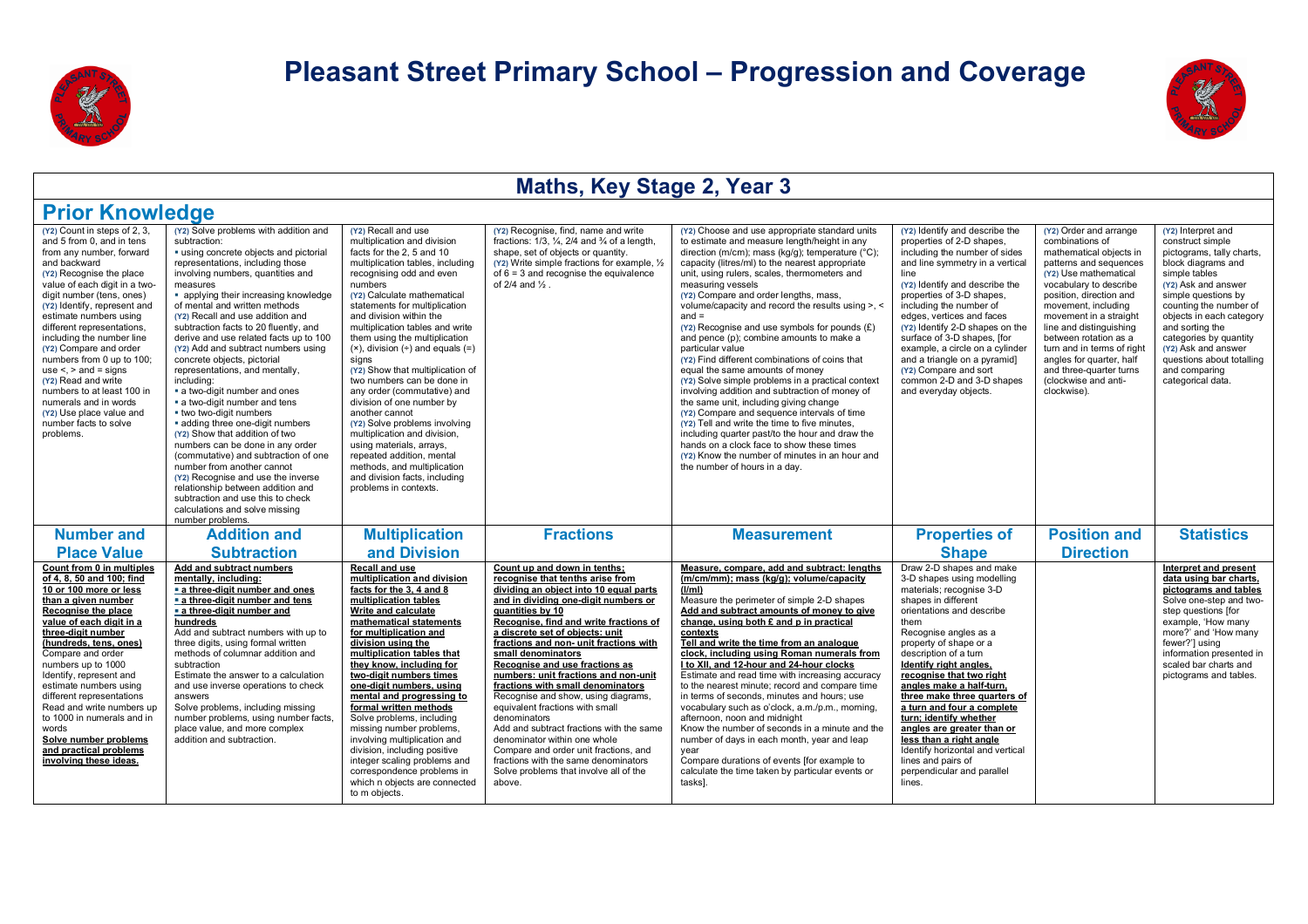



| <b>Prior Knowledge</b>                                                                                                                                                                                                                                                                                                                                                                                                                                                                                                                                                                                                                                                                                                                                                |                                                                                                                                                                                                                                                                                                                                                                                                                                                                                                                                                    |                                                                                                                                                                                                                                                                                                                                                                                                                                                                                                                                                                                                                                                                                                                                                            |                                                                                                                                                                                                                                                                                                                                                                                                                                                                                                                                                                                                                                                                                                                                                                                                                                                                                                                                                                                                                                                                                                                       |                                                                                                                                                                                                                                                                                                                                                                                                                                                                                                                                                                                                                                                                                                                                                                                                                                                                                      |                                                                                                                                                                                                                                                                                                                                                                                                                                                                                                                                                                                     |                                                                                                                                                                                                                                                                               |                                                                                                                                                                                                                                                                                                 |  |
|-----------------------------------------------------------------------------------------------------------------------------------------------------------------------------------------------------------------------------------------------------------------------------------------------------------------------------------------------------------------------------------------------------------------------------------------------------------------------------------------------------------------------------------------------------------------------------------------------------------------------------------------------------------------------------------------------------------------------------------------------------------------------|----------------------------------------------------------------------------------------------------------------------------------------------------------------------------------------------------------------------------------------------------------------------------------------------------------------------------------------------------------------------------------------------------------------------------------------------------------------------------------------------------------------------------------------------------|------------------------------------------------------------------------------------------------------------------------------------------------------------------------------------------------------------------------------------------------------------------------------------------------------------------------------------------------------------------------------------------------------------------------------------------------------------------------------------------------------------------------------------------------------------------------------------------------------------------------------------------------------------------------------------------------------------------------------------------------------------|-----------------------------------------------------------------------------------------------------------------------------------------------------------------------------------------------------------------------------------------------------------------------------------------------------------------------------------------------------------------------------------------------------------------------------------------------------------------------------------------------------------------------------------------------------------------------------------------------------------------------------------------------------------------------------------------------------------------------------------------------------------------------------------------------------------------------------------------------------------------------------------------------------------------------------------------------------------------------------------------------------------------------------------------------------------------------------------------------------------------------|--------------------------------------------------------------------------------------------------------------------------------------------------------------------------------------------------------------------------------------------------------------------------------------------------------------------------------------------------------------------------------------------------------------------------------------------------------------------------------------------------------------------------------------------------------------------------------------------------------------------------------------------------------------------------------------------------------------------------------------------------------------------------------------------------------------------------------------------------------------------------------------|-------------------------------------------------------------------------------------------------------------------------------------------------------------------------------------------------------------------------------------------------------------------------------------------------------------------------------------------------------------------------------------------------------------------------------------------------------------------------------------------------------------------------------------------------------------------------------------|-------------------------------------------------------------------------------------------------------------------------------------------------------------------------------------------------------------------------------------------------------------------------------|-------------------------------------------------------------------------------------------------------------------------------------------------------------------------------------------------------------------------------------------------------------------------------------------------|--|
| (Y3) Count from 0 in<br>multiples of 4, 8, 50 and<br>100; find 10 or 100 more or<br>less than a given number<br>(Y3) Recognise the place<br>value of each digit in a<br>three-digit number<br>(hundreds, tens, ones)<br>(Y3) Compare and order<br>numbers up to 1000<br>(Y3) Identify, represent and<br>estimate numbers using<br>different representations<br>(Y3) Read and write<br>numbers up to 1000 in<br>numerals and in words<br>(Y3) Solve number<br>problems and practical<br>problems involving these<br>ideas.                                                                                                                                                                                                                                             | (Y3) Add and subtract numbers<br>mentally, including: • a three-digit<br>number and ones<br>a three-digit number and tens<br>a three-digit number and hundreds<br>(Y3) Add and subtract numbers with up<br>to three digits, using formal written<br>methods of columnar addition and<br>subtraction<br>(Y3) Estimate the answer to a<br>calculation and use inverse operations<br>to check answers<br>(Y3) Solve problems, including missing<br>number problems, using number facts.<br>place value, and more complex<br>addition and subtraction. | (Y3) Recall and use<br>multiplication and division<br>facts for the 3, 4 and 8<br>multiplication tables<br>(Y3) Write and calculate<br>mathematical statements for<br>multiplication and division<br>using the multiplication tables<br>that they know, including for<br>two-digit numbers times one-<br>digit numbers, using mental<br>and progressing to formal<br>written methods.<br>(Y3) Solve problems, including<br>missing number problems,<br>involving multiplication and<br>division, including positive<br>integer scaling problems and<br>correspondence problems in<br>which n objects are connected<br>to m objects.                                                                                                                        | (Y3) Count up and down in tenths;<br>recognise that tenths arise from dividing<br>an object into 10 equal parts and in<br>dividing one-digit numbers or quantities<br>by $10$<br>(Y3) Recognise, find and write fractions of<br>a discrete set of objects: unit fractions<br>and non- unit fractions with small<br>denominators<br>(Y3) Recognise and use fractions as<br>numbers: unit fractions and non-unit<br>fractions with small denominators<br>(Y3) Recognise and show, using<br>diagrams, equivalent fractions with small<br>denominators<br>(Y3) Add and subtract fractions with the<br>same denominator within one whole<br>(Y3) Compare and order unit fractions,<br>and fractions with the same<br>denominators<br>(Y3) Solve problems that involve all of the<br>above.                                                                                                                                                                                                                                                                                                                                 | (Y3) Measure, compare, add and subtract:<br>lengths (m/cm/mm); mass (kg/g);<br>volume/capacity (I/ml)<br>(Y3) Measure the perimeter of simple 2-D shapes<br>Add and subtract amounts of money to give<br>change, using both £ and p in practical contexts<br>(Y3) Tell and write the time from an analogue<br>clock, including using Roman numerals from I to<br>XII, and 12-hour and 24-hour clocks<br>(Y3) Estimate and read time with increasing<br>accuracy to the nearest minute; record and<br>compare time in terms of seconds, minutes and<br>hours; use vocabulary such as o'clock,<br>a.m./p.m., morning, afternoon, noon and<br>midnight<br>(Y3) Know the number of seconds in a minute<br>and the number of days in each month, year and<br>leap year<br>(Y3) Compare durations of events [for example to<br>calculate the time taken by particular events or<br>tasksl. | (Y3) Draw 2-D shapes and<br>make 3-D shapes using<br>modelling materials; recognise<br>3-D shapes in different<br>orientations and describe<br>them<br>(Y3) Recognise angles as a<br>property of shape or a<br>description of a turn<br>(Y3) Identify right angles,<br>recognise that two right<br>angles make a half-turn, three<br>make three quarters of a turn<br>and four a complete turn;<br>identify whether angles are<br>greater than or less than a<br>right angle<br>(Y3) Identify horizontal and<br>vertical lines and pairs of<br>perpendicular and parallel<br>lines. |                                                                                                                                                                                                                                                                               | (Y3) Interpret and<br>present data using bar<br>charts, pictograms and<br>tables<br>(Y3) Solve one-step and<br>two-step questions [for<br>example, 'How many<br>more?' and 'How many<br>fewer?'] using<br>information presented in<br>scaled bar charts and<br>pictograms and tables.           |  |
| <b>Number and</b><br><b>Place Value</b>                                                                                                                                                                                                                                                                                                                                                                                                                                                                                                                                                                                                                                                                                                                               | <b>Addition and</b><br><b>Subtraction</b>                                                                                                                                                                                                                                                                                                                                                                                                                                                                                                          | <b>Multiplication</b><br>and Division                                                                                                                                                                                                                                                                                                                                                                                                                                                                                                                                                                                                                                                                                                                      | <b>Fractions</b>                                                                                                                                                                                                                                                                                                                                                                                                                                                                                                                                                                                                                                                                                                                                                                                                                                                                                                                                                                                                                                                                                                      | <b>Measurement</b>                                                                                                                                                                                                                                                                                                                                                                                                                                                                                                                                                                                                                                                                                                                                                                                                                                                                   | <b>Properties of</b><br><b>Shape</b>                                                                                                                                                                                                                                                                                                                                                                                                                                                                                                                                                | <b>Position and</b><br><b>Direction</b>                                                                                                                                                                                                                                       | <b>Statistics</b>                                                                                                                                                                                                                                                                               |  |
| Count in multiples of 6, 7.<br>9, 25 and 1000<br>Find 1000 more or less<br>than a given number<br><b>Count backwards</b><br>through zero to include<br>negative numbers<br>Recognise the place value<br>of each digit in a four-digit<br>number (thousands.<br>hundreds, tens, and ones)<br>Order and compare<br>numbers beyond 1000.<br>Identify, represent and<br>estimate numbers using<br>different representations<br>Round any number to the<br>nearest 10, 100 or 1000<br>Solve number and practical<br>problems that involve all of<br>the above and with<br>increasingly large positive<br>numbers<br>Read Roman numerals to<br>100 (I to C) and know that<br>over time, the numeral<br>system changed to include<br>the concept of zero and<br>place value. | Add and subtract numbers with up to<br>4 digits using the formal written<br>methods of columnar addition and<br>subtraction where appropriate<br>Estimate and use inverse operations<br>to check answers to a calculation<br>Solve addition and subtraction two-<br>step problems in contexts, deciding<br>which operations and methods to<br>use and whv.                                                                                                                                                                                         | <b>Recall multiplication and</b><br>division facts for<br>multiplication tables up to<br>$12 \times 12$<br>Use place value, known and<br>derived facts to multiply and<br>divide mentally, including:<br>multiplying by 0 and 1;<br>dividing by 1; multiplying<br>together three numbers<br>Recognise and use factor<br>pairs and commutativity in<br>mental calculations<br>Multiply two-digit and three-<br>digit numbers by a one-digit<br>number using formal written<br>lavout<br>Solve problems involving<br>multiplying and adding,<br>including using the distributive<br>law to multiply two digit<br>numbers by one digit, integer<br>scaling problems and harder<br>correspondence problems<br>such as n objects are<br>connected to m objects. | Recognise and show, using diagrams,<br>families of common equivalent<br>fractions Count up and down in<br>hundredths: recognise that<br>hundredths arise when dividing an<br>object by one hundred and dividing<br>tenths by ten. Solve problems involving<br>increasingly harder fractions to calculate<br>quantities, and fractions to divide<br>quantities, including non-unit fractions<br>where the answer is a whole number.<br>Add and subtract fractions with the same<br>denominator. Recognise and write<br>decimal equivalents of any number of<br>tenths or hundredths. Recognise and<br>write decimal equivalents to $\frac{1}{4} \frac{1}{2} \frac{3}{4}$<br>Find the effect of dividing a one- or two-<br>digit number by 10 and 100, identifying<br>the value of the digits in the answer as<br>ones, tenths and hundredths. Round<br>decimals with one decimal place to<br>the nearest whole number. Compare<br>numbers with the same number of<br>decimal places up to two decimal places.<br>Solve simple measure and money<br>problems involving fractions and<br>decimals to two decimal places. | Convert between different units of measure<br>[for example, kilometre to metre; hour to<br>minutel<br>Measure and calculate the perimeter of a<br>rectilinear figure (including squares) in<br>centimetres and metres. Find the area of<br>rectilinear shapes by counting squares.<br>Estimate, compare and calculate different<br>measures, including money in pounds and<br>pence. Read, write and convert time between<br>analogue and digital 12- and 24-hour clocks.<br>Solve problems involving converting from hours<br>to minutes; minutes to seconds; years to months;<br>weeks to days.                                                                                                                                                                                                                                                                                    | <b>Compare and classify</b><br>geometric shapes, including<br>quadrilaterals and triangles.<br>based on their properties<br>and sizes. Identify acute and<br>obtuse angles and compare<br>and order angles up to two<br>right angles by size. Identify<br>lines of symmetry in 2-D<br>shapes presented in<br>different orientations.<br>Complete a simple symmetric<br>figure with respect to a<br>specific line of symmetry.                                                                                                                                                       | Describe positions on a<br>2-D grid as coordinates<br>in the first quadrant.<br>Describe movements<br>between positions as<br>translations of a given<br>unit to the left/right and<br>up/down. Plot<br>specified points and<br>draw sides to<br>complete a given<br>polygon. | Interpret and present<br>discrete and continuous<br>data using appropriate<br>graphical methods,<br>including bar charts and<br>time graphs. Solve<br>comparison, sum and<br>difference problems<br>using information<br>presented in bar<br>charts, pictograms,<br>tables and other<br>graphs. |  |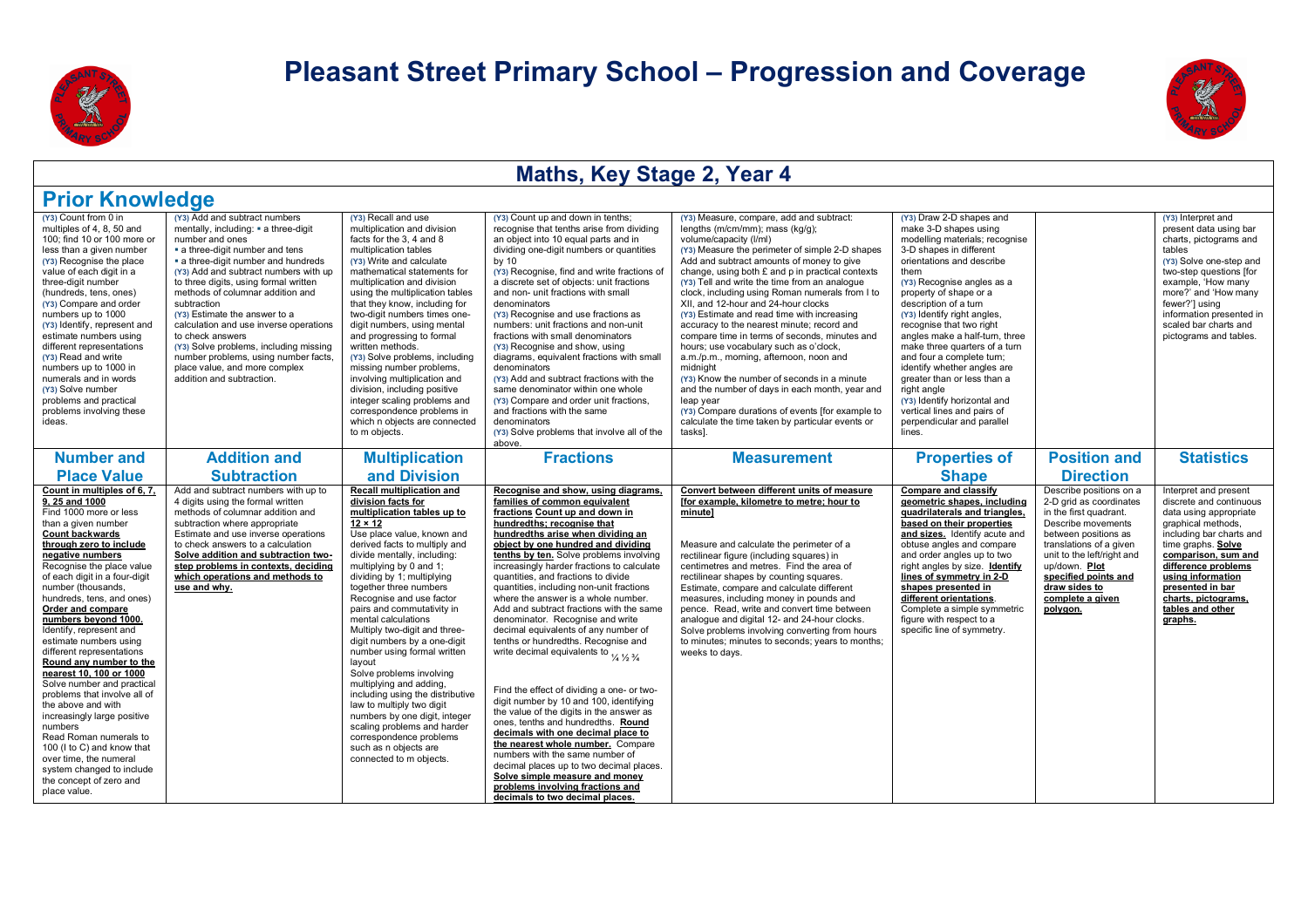



| <b>Prior Knowledge</b>                                                                                                                                                                                                                                                                                                                                                                                                                                                                                                                                                                                                                                                                                                                                                                 |                                                                                                                                                                                                                                                                                                                                                                                                                                                                                                                    |                                                                                                                                                                                                                                                                                                                                                                                                                                                                                                                                                                                                                                                                                                                                                                                                                                                                                                                                                                                                                                                                                                                                                                                                                                                                                                                                                                                                  |                                                                                                                                                                                                                                                                                                                                                                                                                                                                                                                                                                                                                                                                                                                                                                                                                                                                                                                                                                                                                                                                                                                                                                                                                                                                                                                                                                                                                                |                                                                                                                                                                                                                                                                                                                                                                                                                                                                                                                                                                                                                                                                                                                                                                                                                                                                                                                                                                                                                                      |                                                                                                                                                                                                                                                                                                                                                                                                                                                                                                                                                                                                                                                        |                                                                                                                                                                                                                                                                                        |                                                                                                                                                                                                                                                                                                  |
|----------------------------------------------------------------------------------------------------------------------------------------------------------------------------------------------------------------------------------------------------------------------------------------------------------------------------------------------------------------------------------------------------------------------------------------------------------------------------------------------------------------------------------------------------------------------------------------------------------------------------------------------------------------------------------------------------------------------------------------------------------------------------------------|--------------------------------------------------------------------------------------------------------------------------------------------------------------------------------------------------------------------------------------------------------------------------------------------------------------------------------------------------------------------------------------------------------------------------------------------------------------------------------------------------------------------|--------------------------------------------------------------------------------------------------------------------------------------------------------------------------------------------------------------------------------------------------------------------------------------------------------------------------------------------------------------------------------------------------------------------------------------------------------------------------------------------------------------------------------------------------------------------------------------------------------------------------------------------------------------------------------------------------------------------------------------------------------------------------------------------------------------------------------------------------------------------------------------------------------------------------------------------------------------------------------------------------------------------------------------------------------------------------------------------------------------------------------------------------------------------------------------------------------------------------------------------------------------------------------------------------------------------------------------------------------------------------------------------------|--------------------------------------------------------------------------------------------------------------------------------------------------------------------------------------------------------------------------------------------------------------------------------------------------------------------------------------------------------------------------------------------------------------------------------------------------------------------------------------------------------------------------------------------------------------------------------------------------------------------------------------------------------------------------------------------------------------------------------------------------------------------------------------------------------------------------------------------------------------------------------------------------------------------------------------------------------------------------------------------------------------------------------------------------------------------------------------------------------------------------------------------------------------------------------------------------------------------------------------------------------------------------------------------------------------------------------------------------------------------------------------------------------------------------------|--------------------------------------------------------------------------------------------------------------------------------------------------------------------------------------------------------------------------------------------------------------------------------------------------------------------------------------------------------------------------------------------------------------------------------------------------------------------------------------------------------------------------------------------------------------------------------------------------------------------------------------------------------------------------------------------------------------------------------------------------------------------------------------------------------------------------------------------------------------------------------------------------------------------------------------------------------------------------------------------------------------------------------------|--------------------------------------------------------------------------------------------------------------------------------------------------------------------------------------------------------------------------------------------------------------------------------------------------------------------------------------------------------------------------------------------------------------------------------------------------------------------------------------------------------------------------------------------------------------------------------------------------------------------------------------------------------|----------------------------------------------------------------------------------------------------------------------------------------------------------------------------------------------------------------------------------------------------------------------------------------|--------------------------------------------------------------------------------------------------------------------------------------------------------------------------------------------------------------------------------------------------------------------------------------------------|
| (Y4) Count in multiples of 6, 7, 9, 25 and<br>1000<br>(Y4) Find 1000 more or less than a given<br>number<br>(Y4) Count backwards through zero to<br>include negative numbers<br>(Y4) Recognise the place value of each<br>digit in a four-digit number (thousands,<br>hundreds, tens, and ones)<br>(Y4) Order and compare numbers beyond<br>1000.<br>(Y4) Identify, represent and estimate<br>numbers using different representations<br>(Y4) Round any number to the nearest 10,<br>100 or 1000<br>(Y4) Solve number and practical problems<br>that involve all of the above and with<br>increasingly large positive numbers<br>(Y4) Read Roman numerals to 100 (I to C)<br>and know that over time, the numeral<br>system changed to include the concept of<br>zero and place value. | (Y4) Add and subtract<br>numbers with up to 4 digits<br>using the formal written<br>methods of columnar<br>addition and subtraction<br>where appropriate<br>(Y4) Estimate and use<br>inverse operations to<br>check answers to a<br>calculation<br>(Y4) Solve addition and<br>subtraction two-step<br>problems in contexts,<br>deciding which operations<br>and methods to use and<br>why.                                                                                                                         | (Y4) Recall multiplication and division facts for<br>multiplication tables up to 12 x 12<br>(Y4) Use place value, known and derived facts to<br>multiply and divide mentally, including: multiplying by<br>0 and 1; dividing by 1; multiplying together three<br>numbers<br>(Y4) Recognise and use factor pairs and<br>commutativity in mental calculations<br>(Y4) Multiply two-digit and three-digit numbers by a<br>one-digit number using formal written layout<br>(Y4) Solve problems involving multiplying and<br>adding, including using the distributive law to<br>multiply two digit numbers by one digit, integer<br>scaling problems and harder correspondence<br>problems such as n objects are connected to m<br>objects.                                                                                                                                                                                                                                                                                                                                                                                                                                                                                                                                                                                                                                                           | (Y4) Recognise and show, using diagrams, families of<br>common equivalent fractions Count up and down in<br>hundredths: recognise that hundredths arise when<br>dividing an object by one hundred and dividing tenths<br>(Y4) Solve problems involving<br>by ten.<br>increasingly harder fractions to calculate quantities, and<br>fractions to divide quantities, including non-unit<br>fractions where the answer is a whole number.<br>(Y4) Add and subtract fractions with the same<br>denominator. (Y4) Recognise and write decimal<br>equivalents of any number of tenths or hundredths.<br>Becognise and write decimal equivalents to $\frac{1}{4} \frac{1}{2} \frac{3}{4}$ .<br>(Y4) Find the effect of dividing a one- or two-digit<br>number by 10 and 100, identifying the value of the<br>digits in the answer as ones, tenths and hundredths.<br>(Y4) Round decimals with one decimal place to the<br>nearest whole number.<br>(Y4) Compare numbers with the same number of<br>decimal places up to two decimal places.<br>(Y4) Solve simple measure and money problems<br>involving fractions and decimals to two decimal places.                                                                                                                                                                                                                                                                                | (Y4) Convert between different units of<br>measure [for example, kilometre to metre;<br>hour to minute] (Y4) Measure and calculate<br>the perimeter of a rectilinear figure (including<br>squares) in centimetres and metres.<br>(Y4) Find the area of rectilinear shapes by<br>counting squares.<br>(Y4) Estimate, compare and calculate<br>different measures, including money in<br>pounds and pence. (Y4) Read, write and<br>convert time between analogue and digital 12-<br>and 24-hour clocks.<br>(Y4) Solve problems involving converting from<br>hours to minutes; minutes to seconds; years<br>to months; weeks to days.                                                                                                                                                                                                                                                                                                                                                                                                   | (Y4) Compare and classify<br>geometric shapes, including<br>quadrilaterals and triangles, based<br>on their properties and sizes.<br>(Y4) Identify acute and obtuse<br>angles and compare and order<br>angles up to two right angles by<br>size.<br>(Y4) Identify lines of symmetry in 2-<br>D shapes presented in different<br>orientations.<br>(Y4) Complete a simple symmetric<br>figure with respect to a specific line<br>of symmetry.                                                                                                                                                                                                            | (Y4) Describe positions on a<br>2-D grid as coordinates in the<br>first quadrant.<br>(Y4) Describe movements<br>between positions as<br>translations of a given unit to<br>the left/right and up/down.<br>(Y4) Plot specified points and<br>draw sides to complete a<br>given polygon. | (Y4) Interpret and present<br>discrete and continuous data<br>using appropriate graphical<br>methods, including bar charts<br>and time graphs.<br>(Y4) Solve comparison, sum<br>and difference problems<br>using information presented<br>in bar charts, pictograms,<br>tables and other graphs. |
| <b>Number and Place</b>                                                                                                                                                                                                                                                                                                                                                                                                                                                                                                                                                                                                                                                                                                                                                                | <b>Addition</b>                                                                                                                                                                                                                                                                                                                                                                                                                                                                                                    | <b>Multiplication and</b>                                                                                                                                                                                                                                                                                                                                                                                                                                                                                                                                                                                                                                                                                                                                                                                                                                                                                                                                                                                                                                                                                                                                                                                                                                                                                                                                                                        | <b>Fractions</b>                                                                                                                                                                                                                                                                                                                                                                                                                                                                                                                                                                                                                                                                                                                                                                                                                                                                                                                                                                                                                                                                                                                                                                                                                                                                                                                                                                                                               | <b>Measurement</b>                                                                                                                                                                                                                                                                                                                                                                                                                                                                                                                                                                                                                                                                                                                                                                                                                                                                                                                                                                                                                   | <b>Properties of</b>                                                                                                                                                                                                                                                                                                                                                                                                                                                                                                                                                                                                                                   | <b>Position and</b>                                                                                                                                                                                                                                                                    | <b>Statistics</b>                                                                                                                                                                                                                                                                                |
| <b>Value</b>                                                                                                                                                                                                                                                                                                                                                                                                                                                                                                                                                                                                                                                                                                                                                                           | and<br><b>Subtraction</b>                                                                                                                                                                                                                                                                                                                                                                                                                                                                                          | <b>Division</b>                                                                                                                                                                                                                                                                                                                                                                                                                                                                                                                                                                                                                                                                                                                                                                                                                                                                                                                                                                                                                                                                                                                                                                                                                                                                                                                                                                                  |                                                                                                                                                                                                                                                                                                                                                                                                                                                                                                                                                                                                                                                                                                                                                                                                                                                                                                                                                                                                                                                                                                                                                                                                                                                                                                                                                                                                                                |                                                                                                                                                                                                                                                                                                                                                                                                                                                                                                                                                                                                                                                                                                                                                                                                                                                                                                                                                                                                                                      | <b>Shape</b>                                                                                                                                                                                                                                                                                                                                                                                                                                                                                                                                                                                                                                           | <b>Direction</b>                                                                                                                                                                                                                                                                       |                                                                                                                                                                                                                                                                                                  |
| Read, write, order and compare<br>numbers to at least 1 000 000<br>and determine the value of each<br>digit. Count forwards or<br>backwards in steps of powers of 10<br>for any given number up to 1 000<br>000. Interpret negative numbers<br>in context, count forwards and<br>backwards with positive and<br>negative whole numbers,<br>including through zero. Round<br>any number up to 1 000 000 to the<br>nearest 10, 100, 1000, 10 000 and<br>100 000. Solve number problems<br>and practical problems that involve<br>all of the above. Read Roman<br>numerals to 1000 (M) and<br>recognise years written in Roman<br>numerals.                                                                                                                                               | Add and subtract<br>whole numbers with<br>more than 4 digits,<br>including using<br>formal written<br>methods (columnar<br>addition and<br>subtraction). Add<br>and subtract<br>numbers mentally<br>with increasingly<br>large numbers. Use<br>rounding to check<br>answers to<br>calculations and<br>determine, in the<br>context of a problem.<br>levels of accuracy.<br>Solve addition and<br>subtraction multi-step<br>problems in contexts.<br>deciding which<br>operations and<br>methods to use and<br>why. | Identify multiples and factors, including<br>finding all factor pairs of a number, and<br>common factors of two numbers. Know<br>and use the vocabulary of prime numbers,<br>prime factors and composite (non-prime)<br>numbers. Establish whether a number up<br>to 100 is prime and recall prime numbers<br>up to 19. Multiply numbers up to 4 digits by<br>a one- or two-digit number using a formal<br>written method, including long multiplication<br>for two-digit numbers. Multiply and divide<br>numbers mentally drawing upon known<br>facts. Divide numbers up to 4 digits by a<br>one-digit number using the formal written<br>method of short division and interpret<br>remainders appropriately for the context.<br>Multiply and divide whole numbers and<br>those involving decimals by 10, 100 and<br>1000. Recognise and use square numbers<br>and cube numbers, and the notation for<br>squared and cubed. Solve problems<br>involving multiplication and division<br>including using their knowledge of<br>factors and multiples, squares and<br>cubes. Solve problems involving addition,<br>subtraction, multiplication and division and<br>a combination of these, including<br>understanding the meaning of the equals<br>sign. Solve problems involving<br>multiplication and division, including<br>scaling by simple fractions and<br>problems involving simple rates. | Compare and order fractions whose<br>denominators are all multiples of the same<br>number. Identify, name and write equivalent<br>fractions of a given fraction, represented<br>visually, including tenths and hundredths.<br>Recognise mixed numbers and improper<br>fractions and convert from one form to the<br>other and write mathematical statements. Add<br>and subtract fractions with the same<br>denominator and denominators that are<br>multiples of the same number. Multiply proper<br>fractions and mixed numbers by whole<br>numbers, supported by materials and<br>diagrams. Read and write decimal numbers<br>as fractions [for example, $0.71 = 71/100$ .<br>Recognise and use thousandths and relate<br>them to tenths, hundredths and decimal<br>equivalents. Round decimals with two<br>decimal places to the nearest whole number<br>and to one decimal place. Read, write, order<br>and compare numbers with up to three<br>decimal places. Solve problems involving<br>number up to three decimal places. Recognise<br>the per cent symbol (%) and understand that<br>per cent relates to 'number of parts per<br>hundred', and write percentages as a fraction<br>with denominator 100, and as a decimal.<br>Solve problems which require knowing<br>percentage and decimal equivalents of 1/2.<br>$\frac{1}{4}$ 1/5, 2/5, 4/5 and those fractions with a<br>denominator of a multiple of 10 or 25. | Convert between different units of<br>metric measure (for example,<br>kilometre and metre: centimetre<br>and metre; centimetre and<br>millimetre; gram and kilogram; litre<br>and millilitre). Understand and use<br>approximate equivalences between<br>metric units and common imperial<br>units such as inches, pounds and<br>pints. Measure and calculate the<br>perimeter of composite rectilinear<br>shapes in centimetres and metres.<br>Calculate and compare the area of<br>rectangles (including squares), and<br>including using standard units,<br>square centimetres (cm2) and<br>square metres (m2) and estimate the<br>area of irregular shapes. Estimate<br>volume [for example, using 1 cm3<br>blocks to build cuboids (including<br>cubes)] and capacity [for example,<br>using water] Solve problems involving<br>converting between units of time. Use<br>all four operations to solve problems<br>involving measure [for example,<br>length, mass, volume, money] using<br>decimal notation, including scaling. | Identify 3-D shapes, including<br>cubes and other cuboids, from<br>2-D representations. Know<br>angles are measured in<br>degrees: estimate and<br>compare acute, obtuse and<br>reflex angles. Draw given<br>angles, and measure them<br>in degrees. Identify: angles<br>at a point and one whole turn<br>(total 360), angles at a point<br>on a straight line and 1/2 a turn<br>(total 180) · other multiples of<br>90degrees. Use the<br>properties of rectangles to<br>deduce related facts and find<br>missing lengths and angles.<br>Distinguish between regular<br>and irregular polygons<br>based on reasoning about<br>equal sides and angles. | Identify, describe and<br>represent the position of<br>a shape following a<br>reflection or translation.<br>using the appropriate<br>language, and know that<br>the shape has not<br>changed.                                                                                          | Solve comparison, sum<br>and difference problems<br>using information<br>presented in a line<br>graph. Complete, read<br>and interpret<br>information in tables,<br>including timetables.                                                                                                        |